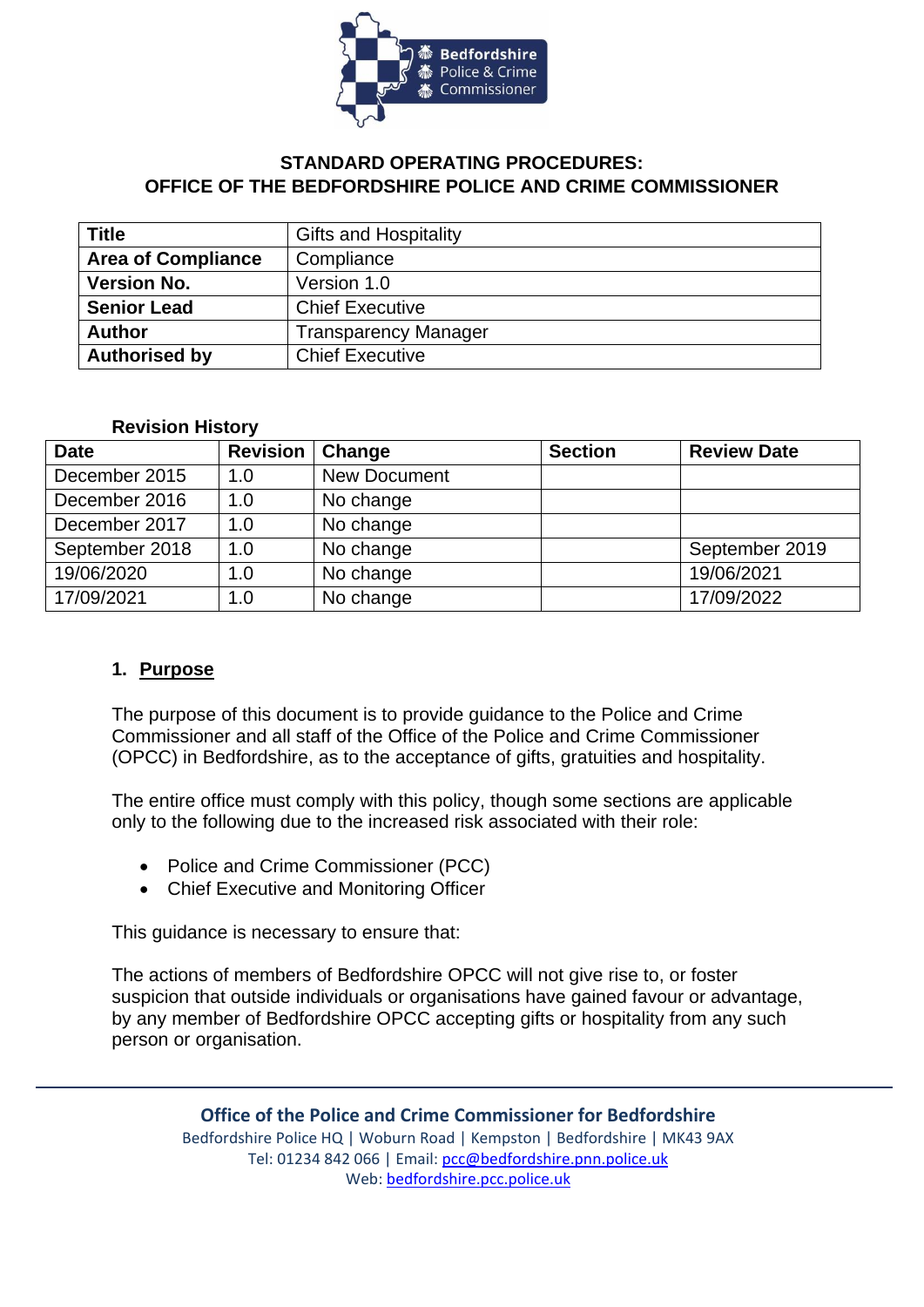No member of Bedfordshire OPCC will accept any gift or hospitality which could cause their judgement or integrity to be compromised, either in fact or by reasonable implication, and thereby damage the reputation of Bedfordshire OPCC.

Any gift or hospitality, whether accepted or declined, will be recorded in the Gift and Hospitality Registry and will be subject of audits.

This policy will apply to all staff working in the Office Police & Crime Commissioner (OPCC) whether employed full-time or part-time, fixed term, permanent, seconded or on a temporary basis.

The Gifts and Hospitality policy will be monitored by the Chief Executive to ensure full adherence to the policy at all times.

The following guidance is to be noted on instances where an exemption from any requirement to record is in order, and discretion may to an extent be exercised:

- Where there is an impromptu and unforeseen provision of light refreshments in line with staff duties.
- Where working lunches of a modest standard are offered during OPCCrelated meetings, without alcoholic drinks.
- Where inexpensive promotional products from partnerships or conferences are offered to a maximum total value of £20.00.
- Where a discount is offered on a service or product that is available to the entire office.

All gifts, gratuities or hospitality, accepted or declined, which do not fall within the categories as stated above will be recorded by the PCC and Chief Executive in the manner outlined below, and by all other OPCC staff as outlined below.

The following guidance applies to the PCC and Chief Executive. An individual register for each of these positions is required to be updated and maintained by the claimant, with the latest edition to be published on the OPCC website quarterly. It is a statutory requirement that this information is available on an on-going basis.

An individual register for each member of staff working within the OPCC, also has to be completed on a quarterly basis. Where possible, acceptance of gifts, gratuities or hospitality must be approved by the Chief Executive.

Should there be any doubt as to whether a gift, gratuity or hospitality should be recorded; advice should be sought from the Chief Executive.